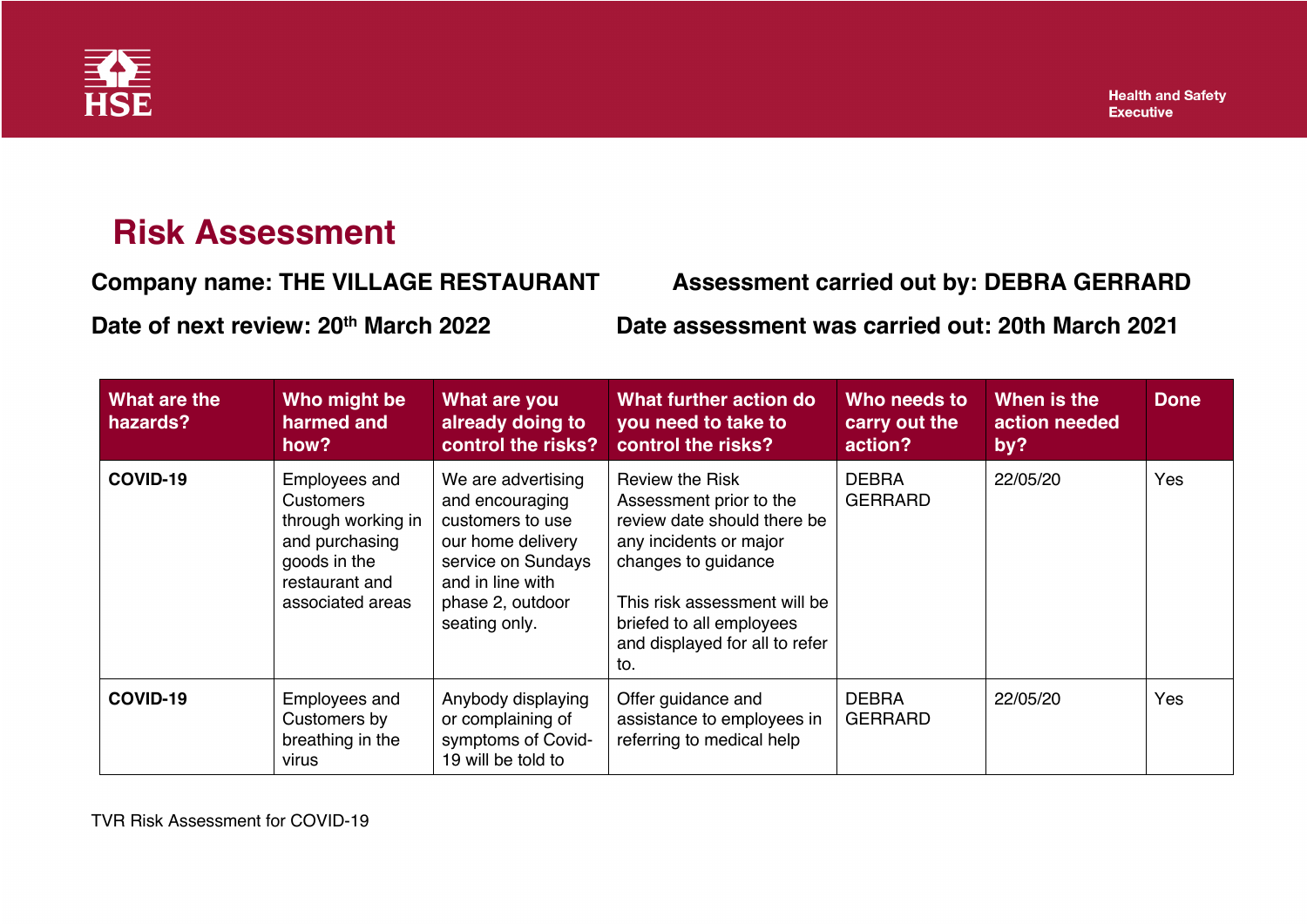

| What are the<br>hazards? | Who might be<br>harmed and<br>how? | What are you<br>already doing to<br>control the risks?                                                                                                       | What further action do<br>you need to take to<br>control the risks?                                                                                                                                                                                                                                                                                                                                                                                                                                                                      | Who needs to<br>carry out the<br>action? | When is the<br>action needed<br>by? | <b>Done</b> |
|--------------------------|------------------------------------|--------------------------------------------------------------------------------------------------------------------------------------------------------------|------------------------------------------------------------------------------------------------------------------------------------------------------------------------------------------------------------------------------------------------------------------------------------------------------------------------------------------------------------------------------------------------------------------------------------------------------------------------------------------------------------------------------------------|------------------------------------------|-------------------------------------|-------------|
|                          |                                    | stay at home and<br>encouraged to self-<br>isolate<br>Signage on door<br>asking customers<br>not to enter if they<br>have signs /<br>symptoms of<br>COVID-19 | Consideration may be given<br>to the wearing of face<br>masks for employees once<br>official data suggests that it<br>is beneficial outside of<br>clinical setting and the<br>supplies no longer need to<br>be reserved for key workers<br>such as the NHS and Care<br><b>Workers</b><br>A demarcation zone will be<br>set up for customers at the<br>checkout. The cashier will<br>stand back generating a 2m<br>distance as the customer<br>pays and collects items<br>Slight staggering of start<br>and finish times for<br>employees |                                          |                                     |             |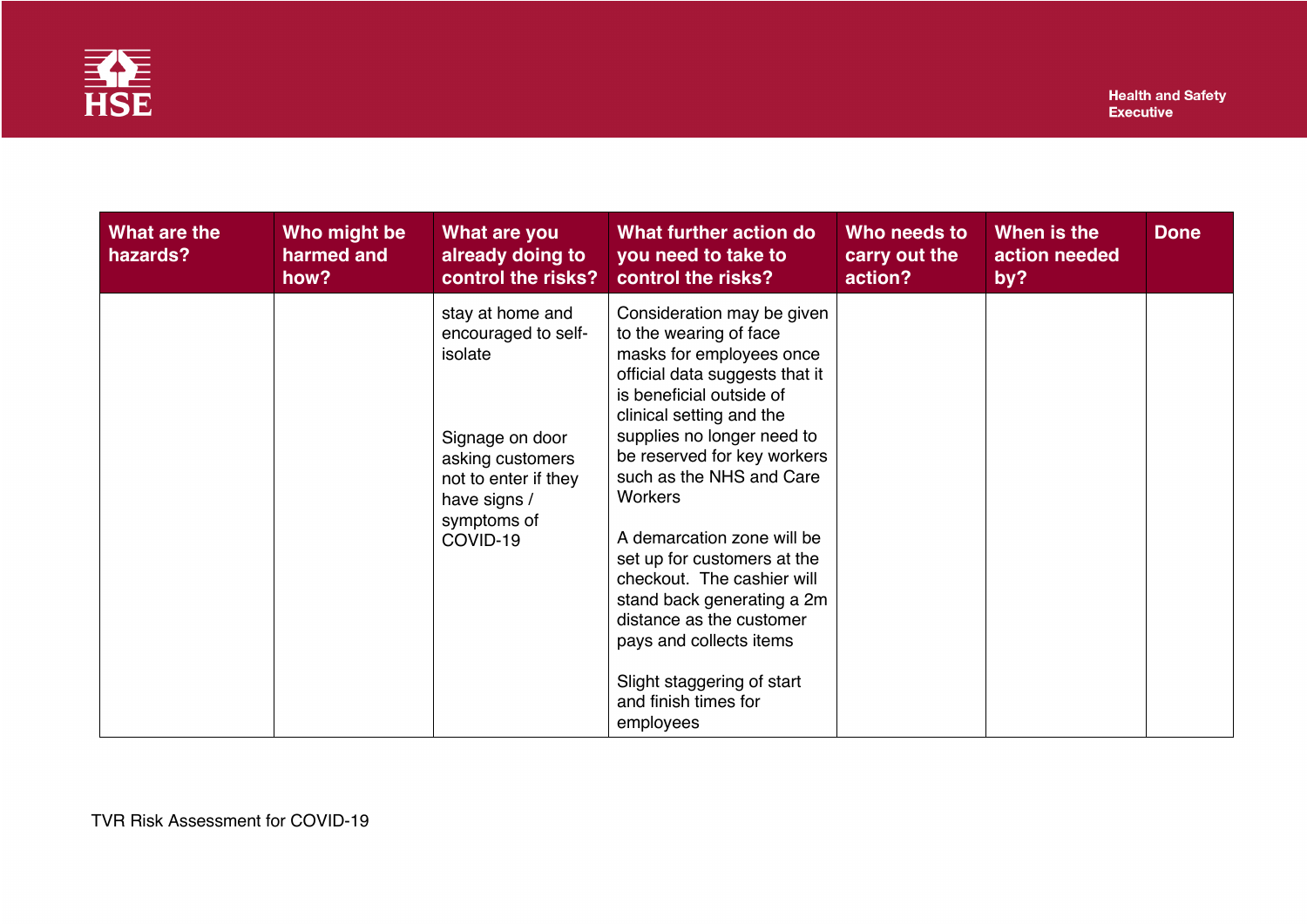

| What are the<br>hazards? | Who might be<br>harmed and<br>how?                                                                 | What are you<br>already doing to<br>control the risks?                                                                                                                                                                                                                                                                                                                                          | What further action do<br>you need to take to<br>control the risks?                                                                                                                                                                                                                                                                     | Who needs to<br>carry out the<br>action? | When is the<br>action needed<br>by? | <b>Done</b> |
|--------------------------|----------------------------------------------------------------------------------------------------|-------------------------------------------------------------------------------------------------------------------------------------------------------------------------------------------------------------------------------------------------------------------------------------------------------------------------------------------------------------------------------------------------|-----------------------------------------------------------------------------------------------------------------------------------------------------------------------------------------------------------------------------------------------------------------------------------------------------------------------------------------|------------------------------------------|-------------------------------------|-------------|
| COVID-19                 | Employees and<br>Customers by<br>touching possibly<br>contaminated<br>work and general<br>surfaces | <b>Further</b><br>encouragement to<br>inform employees of<br>the 20 seconds<br>duration for hand<br>washing with soap<br>and warm water<br>when before and<br>after handling food<br>and its preparation<br>Hand sanitisers are<br>made available for<br>all to use<br>Demarcation zones<br>are highlighted for<br>both employees and<br>customers using<br>tape on the floor.<br>Employees are | Disposable tissues will be<br>made available for<br>sneezing or coughing in to<br>and then placed in the bin<br>We will encourage the use<br>of contactless payments<br>where possible, without<br>disadvantaging older or<br>vulnerable customers<br>Where practicable and safe<br>to so disposable gloves are<br>available to be worn | <b>DEBRA</b><br><b>GERRARD</b>           | 22/05/20                            | Yes         |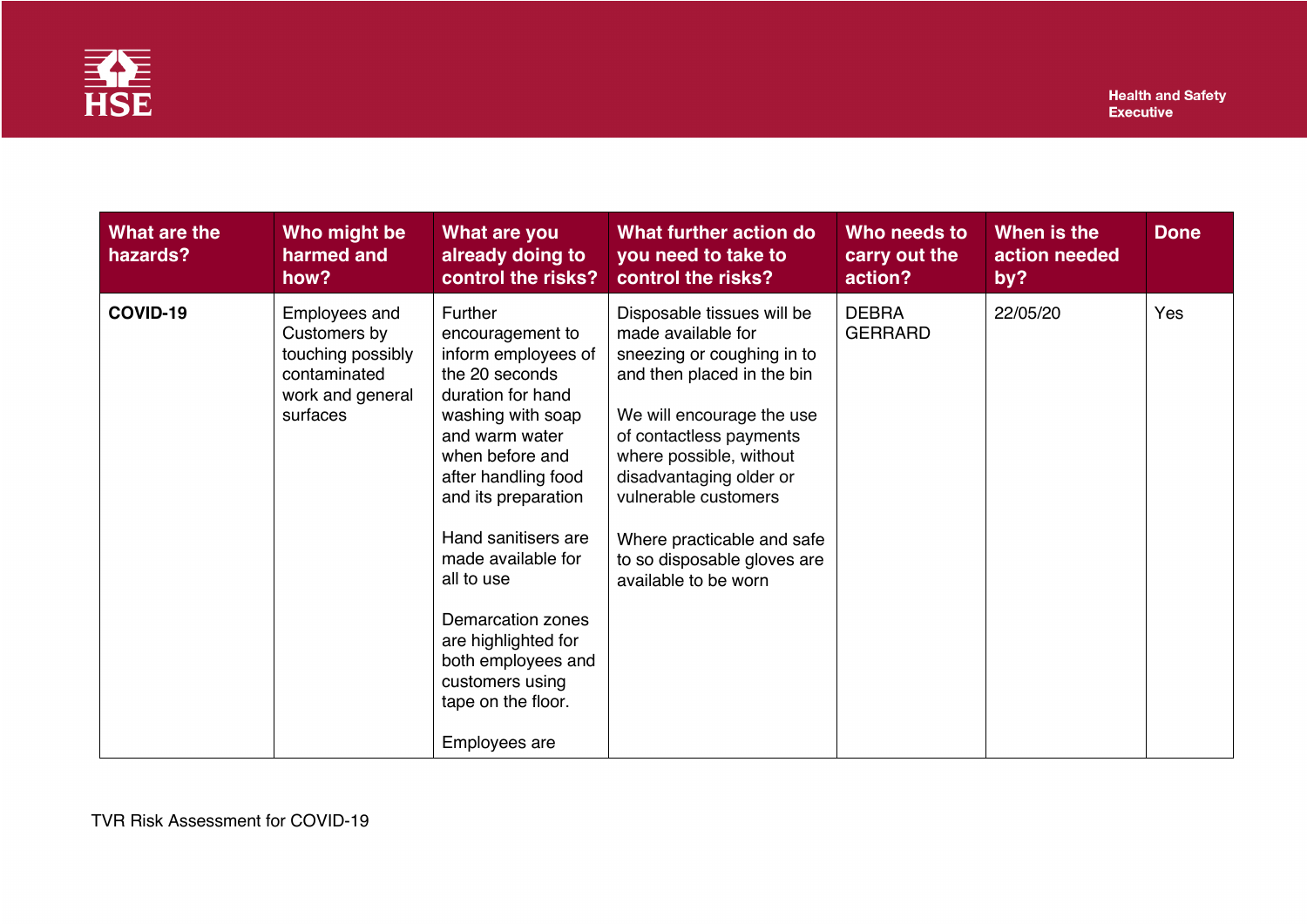

| What are the<br>hazards? | Who might be<br>harmed and<br>how?                                   | What are you<br>already doing to<br>control the risks?                                                                                                                                                                                                                                   | What further action do<br>you need to take to<br>control the risks?                                                                      | Who needs to<br>carry out the<br>action? | When is the<br>action needed<br>by? | <b>Done</b> |
|--------------------------|----------------------------------------------------------------------|------------------------------------------------------------------------------------------------------------------------------------------------------------------------------------------------------------------------------------------------------------------------------------------|------------------------------------------------------------------------------------------------------------------------------------------|------------------------------------------|-------------------------------------|-------------|
|                          |                                                                      | discouraged from<br>touching their faces<br>Signage displayed<br>warning of possible<br>risks and the<br>precautions to take                                                                                                                                                             |                                                                                                                                          |                                          |                                     |             |
| COVID-19                 | <b>Employees</b><br>through using the<br>same equipment<br>as others | Employees are<br>designated specific<br>tasks for the day, in<br>specific areas to<br>avoid cross<br>pollination. They<br>are also informed<br>what tools and<br>equipment that only<br>they can use<br>Signage displayed<br>warning of possible<br>risks and the<br>precautions to make | Employees to be instructed<br>to regularly clean their own<br>equipment and not to share<br>or ask to share equipment<br>with colleagues | <b>DEBRA</b><br><b>GERRARD</b>           | 22/05/20                            | Yes         |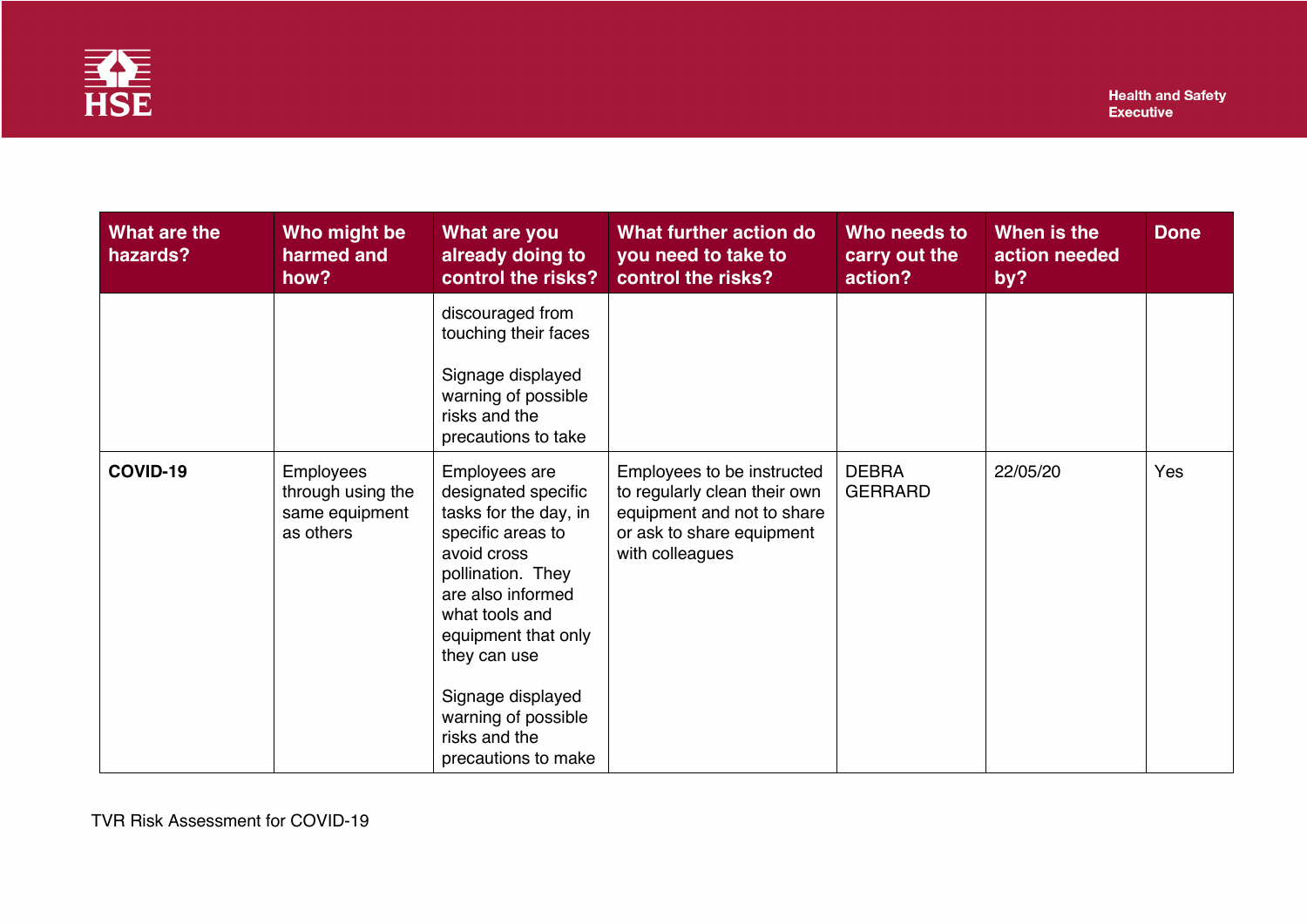

| What are the<br>hazards? | Who might be<br>harmed and<br>how?                                                                | What are you<br>already doing to<br>control the risks?                                                                                                                                                                      | What further action do<br>you need to take to<br>control the risks?                                                                                 | Who needs to<br>carry out the<br>action? | When is the<br>action needed<br>by? | <b>Done</b> |
|--------------------------|---------------------------------------------------------------------------------------------------|-----------------------------------------------------------------------------------------------------------------------------------------------------------------------------------------------------------------------------|-----------------------------------------------------------------------------------------------------------------------------------------------------|------------------------------------------|-------------------------------------|-------------|
| COVID-19                 | Employees by<br>sitting in close<br>proximity to each<br>other in the office<br>and during breaks | Employees are<br>encouraged to sit<br>2m apart where<br>reasonably<br>practicable and have<br>breaks outside<br>where possible.                                                                                             | All breaks will be staggered<br>to avoid close contact with<br>colleagues<br>All surfaces sanitised, door<br>and handles wiped down.<br>Bin emptied | <b>DEBRA</b><br><b>GERRARD</b>           | 22/05/20                            | Yes         |
| COVID-19                 | Employees and<br>customers<br>because of poor<br>hygiene and<br>contamination by<br>hand          | Regular daily<br>cleaning to include:<br>Windows and doors<br>wiped down and<br>handles sanitised.<br>Regular cleaning of<br>Freezer lids, front<br>door handles and<br>scales. Fridge door<br>and Freezer door<br>handles. | Signage reminding<br>employees to wash hands<br>on a more frequent basis to<br>be displayed                                                         | <b>DEBRA</b><br><b>GERRARD</b>           | 22/05/20                            | Yes         |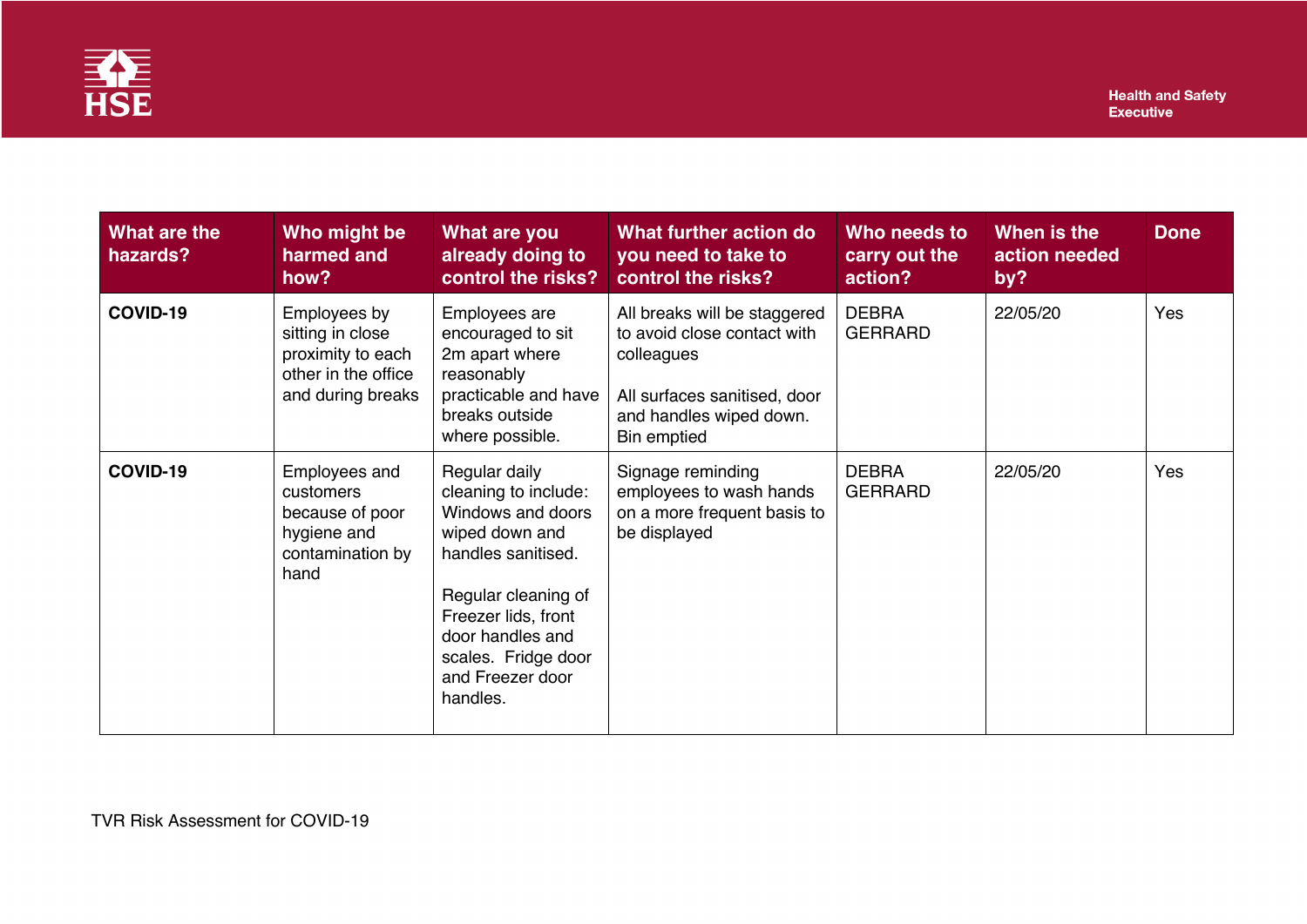

| What are the<br>hazards? | Who might be<br>harmed and<br>how? | What are you<br>already doing to<br>control the risks?                                                                             | What further action do<br>you need to take to<br>control the risks? | Who needs to<br>carry out the<br>action? | When is the<br>action needed<br>by? | <b>Done</b> |
|--------------------------|------------------------------------|------------------------------------------------------------------------------------------------------------------------------------|---------------------------------------------------------------------|------------------------------------------|-------------------------------------|-------------|
|                          |                                    | Vac Packer<br>machines, knives<br>and computers                                                                                    |                                                                     |                                          |                                     |             |
|                          |                                    | All tables and work<br>tops sanitised along<br>with surfaces and<br>door handles. Brush<br>and mop floor.                          |                                                                     |                                          |                                     |             |
|                          |                                    | All sinks and toilets<br>cleaned and<br>bleached, floors<br>washed, doors<br>wiped down and<br>handles sterilised.<br>Bins emptied |                                                                     |                                          |                                     |             |
|                          |                                    | All window seals<br>wiped, soap and<br>hand towels and bin<br>in place in the toilet                                               |                                                                     |                                          |                                     |             |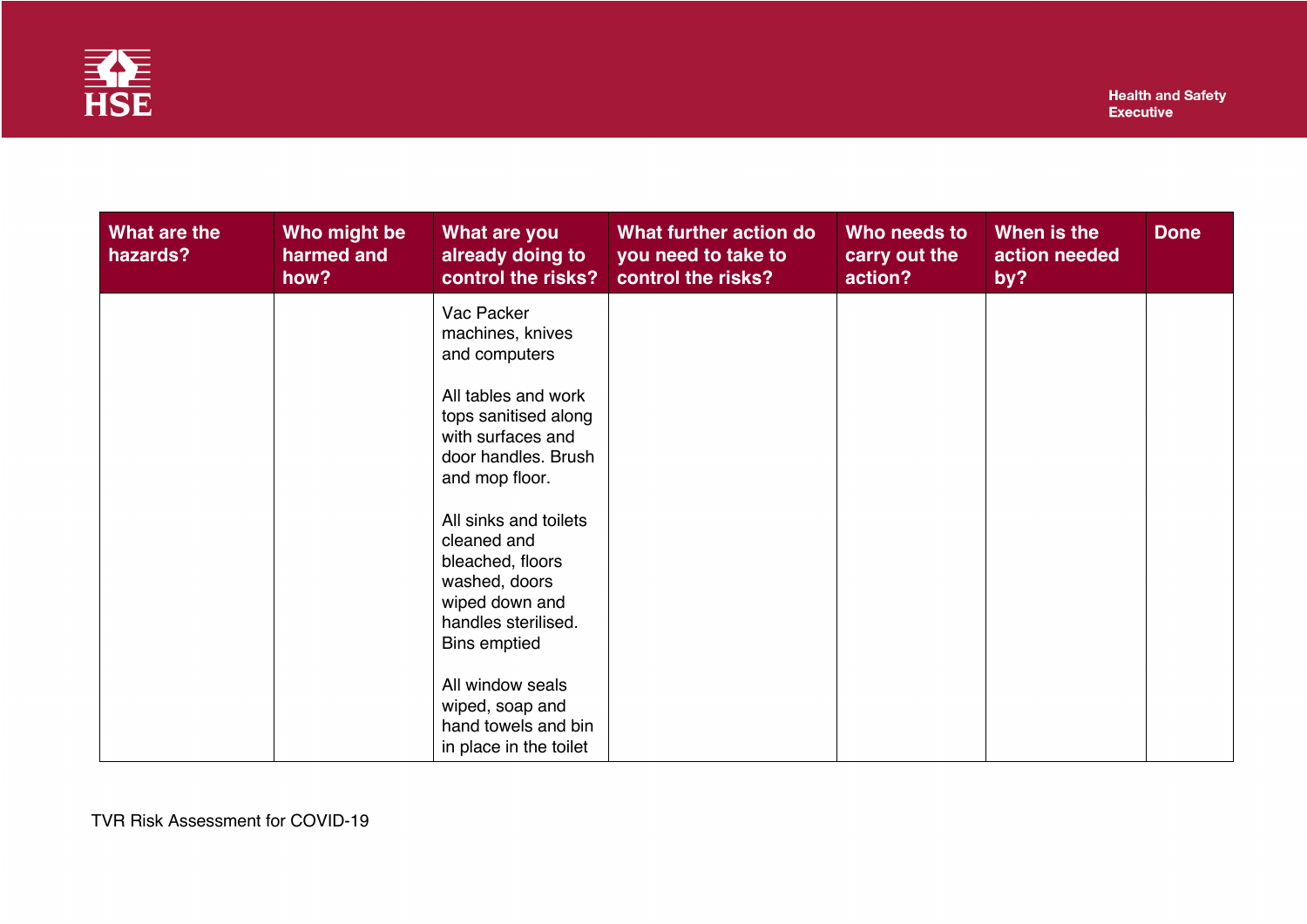

| What are the<br>hazards? | Who might be<br>harmed and<br>how?                                                     | What are you<br>already doing to<br>control the risks?                                                                                                                                                                                      | What further action do<br>you need to take to<br>control the risks?                                                                                                       | Who needs to<br>carry out the<br>action? | When is the<br>action needed<br>by? | <b>Done</b> |
|--------------------------|----------------------------------------------------------------------------------------|---------------------------------------------------------------------------------------------------------------------------------------------------------------------------------------------------------------------------------------------|---------------------------------------------------------------------------------------------------------------------------------------------------------------------------|------------------------------------------|-------------------------------------|-------------|
| COVID-19                 | Employees and<br>Supply Chain<br>through contact<br>and the taking in<br>of deliveries | Apply social<br>distancing measures<br>when accepting<br>delivery of goods<br>Wipe down handles<br>after the delivery                                                                                                                       | A designated employee to<br>take in and store all<br>deliveries<br>Contact suppliers to<br>discuss theirs and ours<br>control measures regarding<br>COVID-19              | <b>DEBRA</b><br><b>GERRARD</b>           | 22/05/20                            | Yes         |
| COVID-19                 | Employees -<br><b>Drivers</b>                                                          | Instructed not to<br>share vehicle with<br>other people and not<br>to carry passengers<br>Regularly clean the<br>inside of the vehicle<br>including steering<br>wheel, gear stick,<br>hand brake,<br>dashboard controls<br>and door handles | If comfortable and safe to<br>do so drivers can wear<br>disposable gloves<br>Instruct all drivers to<br>dispose of any personal<br>litter when after using the<br>vehicle | <b>DEBRA</b><br><b>GERRARD</b>           | 22/05/20                            | Yes         |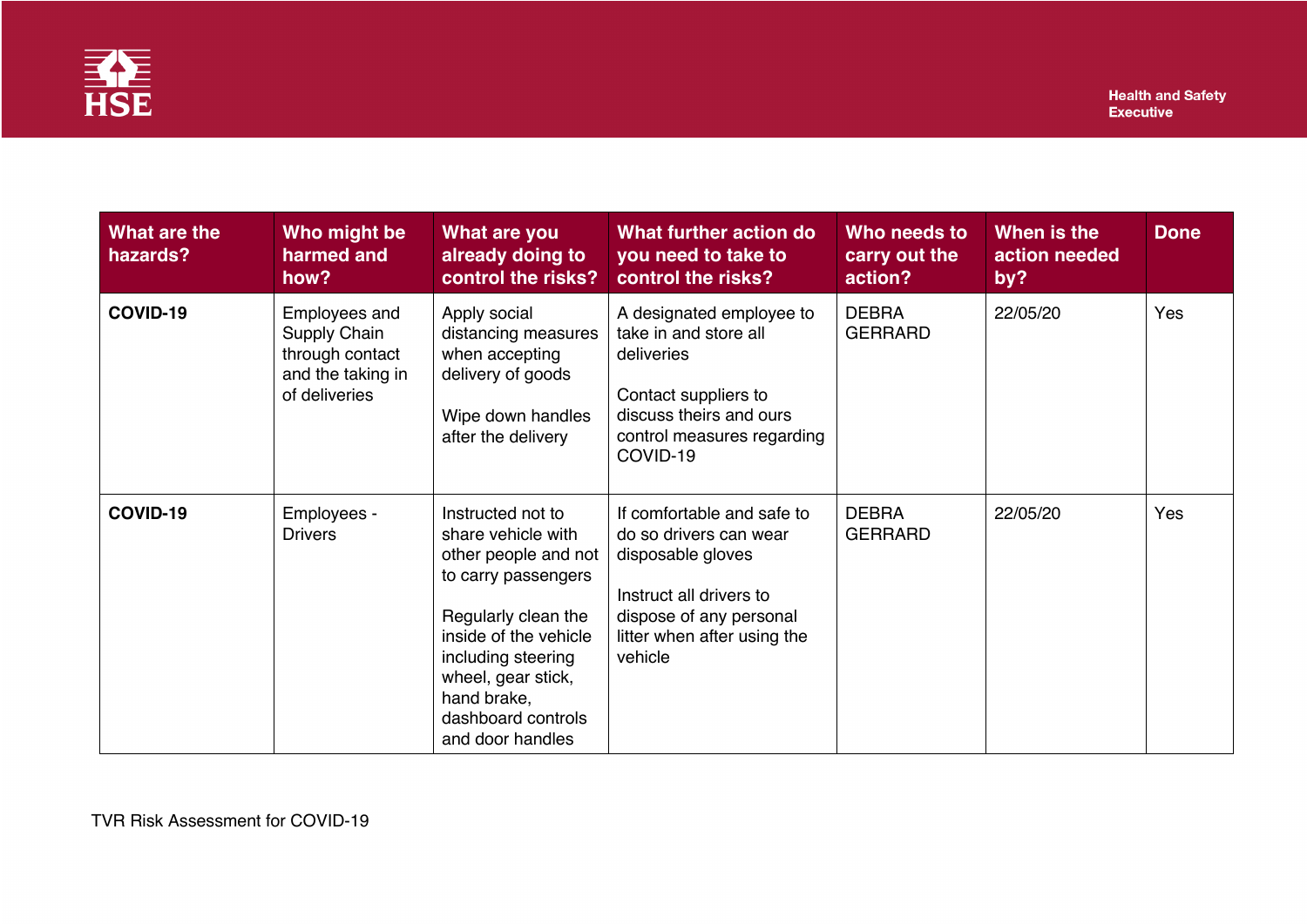

| What are the<br>hazards? | Who might be<br>harmed and<br>how?                                            | What are you<br>already doing to<br>control the risks?                                                                                                                                                                    | What further action do<br>you need to take to<br>control the risks?                                                                 | Who needs to<br>carry out the<br>action? | When is the<br>action needed<br>by? | <b>Done</b> |
|--------------------------|-------------------------------------------------------------------------------|---------------------------------------------------------------------------------------------------------------------------------------------------------------------------------------------------------------------------|-------------------------------------------------------------------------------------------------------------------------------------|------------------------------------------|-------------------------------------|-------------|
|                          |                                                                               | using sanitiser and<br>dispose correctly<br>Drivers are provided<br>with hand sanitisers<br>and reminded about<br>social distancing<br>A skeleton crew of<br>drivers is now in use                                        |                                                                                                                                     |                                          |                                     |             |
| COVID-19                 | Employees with<br>underlying health<br>conditions or who<br>may be vulnerable | We have spoken<br>with all employees<br>on a one to one<br>basis regarding their<br>health and their<br>concerns and I<br>believe for now we<br>are ok. Anybody<br>with a health risk will<br>be asked to stay at<br>home | Remind all employees to<br>keep management<br>informed of their current<br>state of health and to raise<br>any concerns immediately | <b>DEBRA</b><br><b>GERRARD</b>           | 22/05/20                            | Yes         |